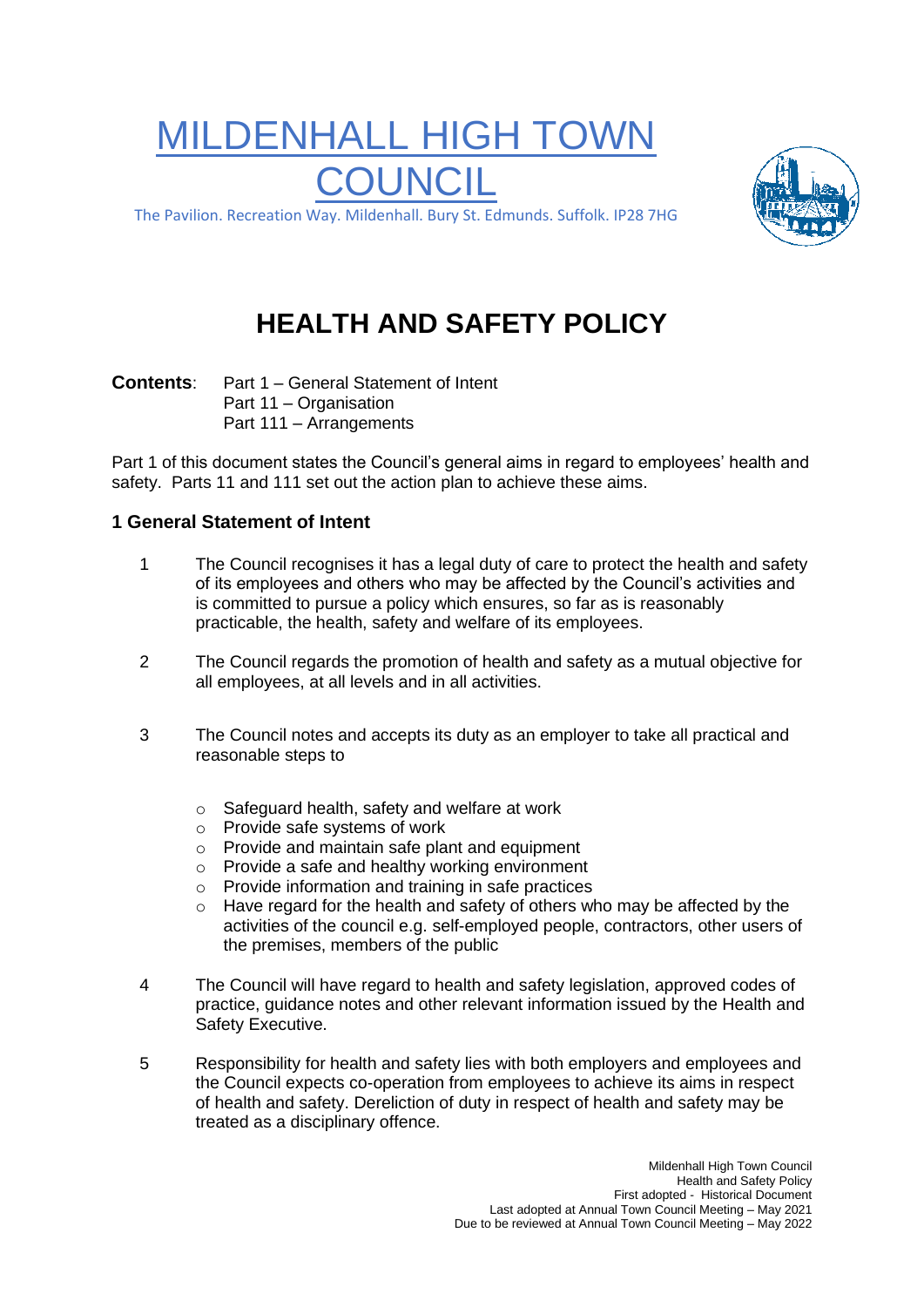6 The Council will review and revise its safety policy as necessary and appropriate, will consult with employees on the policy and will bring the policy and any subsequent amendments to the attention of employees.

## **11 Organisation Structure for Health & Safety**

- 1 The Council has ultimate responsibility for the health and safety of Mildenhall High Town Council but discharges this responsibility through the Town Manager to individual supervisors and employees.
- 2 The Council shall ensure that:
	- a They provide the lead in developing a positive health and safety culture through the organisation
	- b All its decisions reflect its health and safety intentions
	- c Adequate resources are made available for the implementation of health and safety.
	- d They will promote the active participation of employees improving health and safety performance.
	- e The Policy will be kept up to date and reviewed as required to ensure that it complies with current Health and Safety Legislation and Codes of Practice.
- 3 The Town Manager is the designated person with overall responsibility for ensuring compliance with health and Safety legislation.
- 4 The Town Manager shall ensure that:
	- a The policy is implemented, monitored, developed and communicated effectively and is review in line with current legislation
	- b Establish, in consultation with external health and safety advisors, safe systems of work and procedures for carrying out the Council's Safety Policy incorporating any Regulations, approved Codes of Practice and other relevant legislation
	- c Adequate insurance cover is provided at all times
	- d There is regular communication and consultation with staff on health and safety matters.
	- e Safe working practices are developed, implemented and maintained
	- f Accidents, ill health and "near miss" incidents are recorded, investigates and reported.
	- g Ensure that all employees receive adequate training, information and supervision to maintain safe standards.
- 5 All Council employees are required to:
	- a Make themselves familiar with and conform to this policy
	- b Observe safety rules at all times
	- c Where required, wear protective clothing and use appropriate safety devices provided
	- d Report to their immediate line manager all accidents, injuries to persons and damage to vehicles/plant/equipment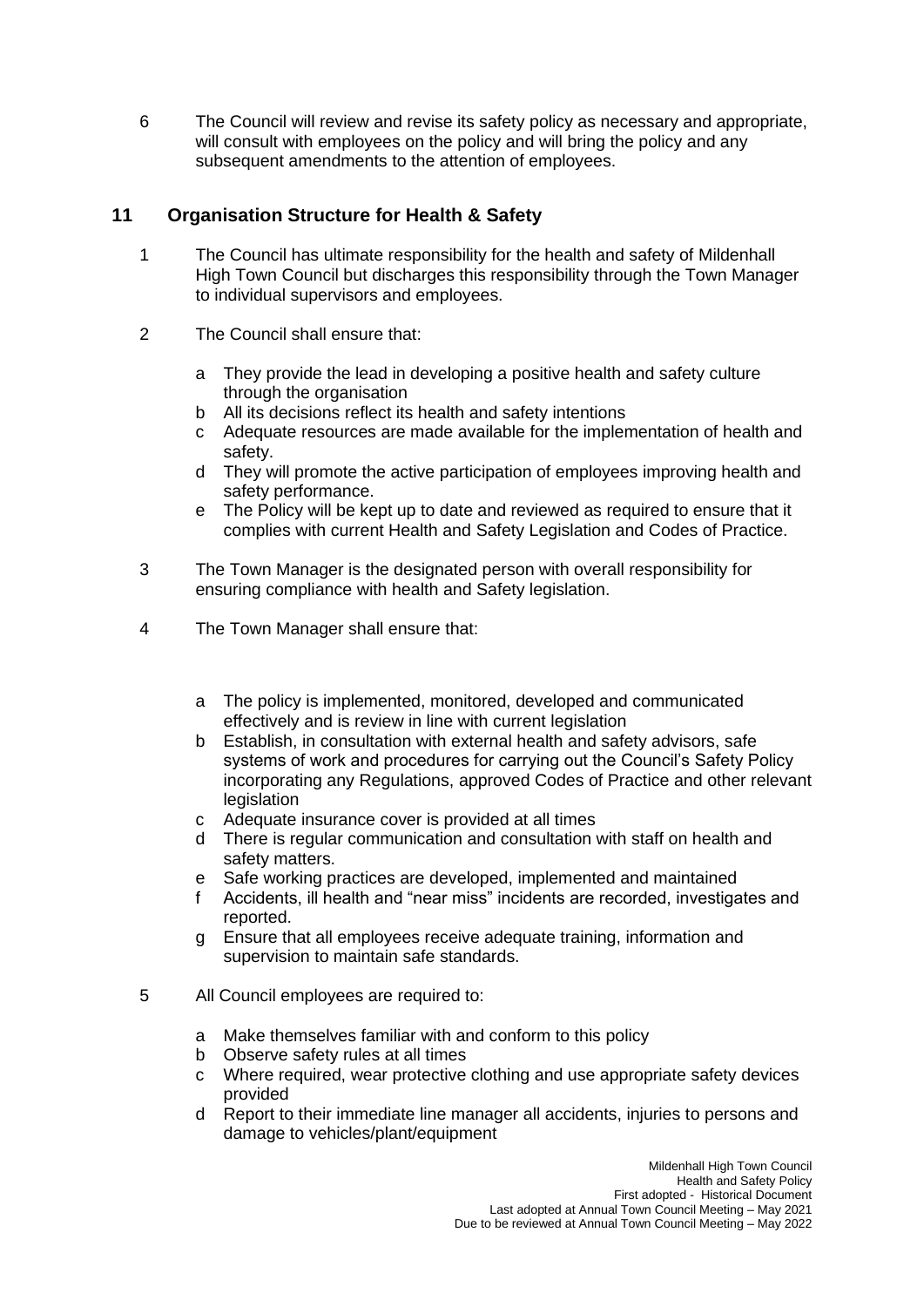- e Know the location of First Aid facilities
- f Report all safety hazards as a matter of urgency to their immediate line manage and the Town Manager
- g Know what to do in the case of fire, or other emergency and the location of fire fighting equipment
- h Maintain good housekeeping at all times
- i Observe safe standards of behaviour and dress
- j All employees have the responsibility to co-operate with each other to achieve a healthy and safe workplace and to take reasonable care of themselves and others
- k Not to enter into any kind of horseplay or practical joking
- l Conducts risk assessments by assessing personal procedures and activities and identifying where safety issues exist as part of personal safety
- 6.1 It is the policy of the Council that all employees shall receive training in all safety aspects of their occupation and to attend during normal working hours, courses held for this purpose.
- 6.2 It shall be the duty of all staff to carry out a visual safety inspection of plan and equipment prior to using such machinery.
- 6.3 It shall be the responsibility of the Town Manager or persons appointed by the Town Manager to investigate all accidents and to take such steps as the Parish Clerk considers proper to ensure that accidents to not continue and, where appropriate, make recommendations to the council on accident prevention.
- 6.4 It shall be the responsibility of the Town Manager to monitor the maintenance of all plant and equipment.

#### **7 Lone Workers**

7.1 Many of the Council employees are expected to work alone from time to time and for some staff lone working is the norm. Working alone is not necessarily unsafe but there are circumstances where lone working can increase the risks. An example where risk is increased would be electrical maintenance where, in the event of electrocution, the lone worker would not be able to call for assistance. Care should be taken when carrying money to the bank. Another example would be an officer of the Council visiting someone's home when that person was known to have a history of violence. Clearly lone working may increase the risk of violent attack in this latter example. (see work-Related Violence and personal Safety below).

There are no specific regulations regarding home working , although the general provision of Section 2(1) do apply and the risk assessment required under regulation 3 of the Management of Health and Safety at Work Regulations 1992 would need to include a consideration of any extra risks to one works. The Health and Safety Executive have produced guidance for employers on ensuring safety for lone workers.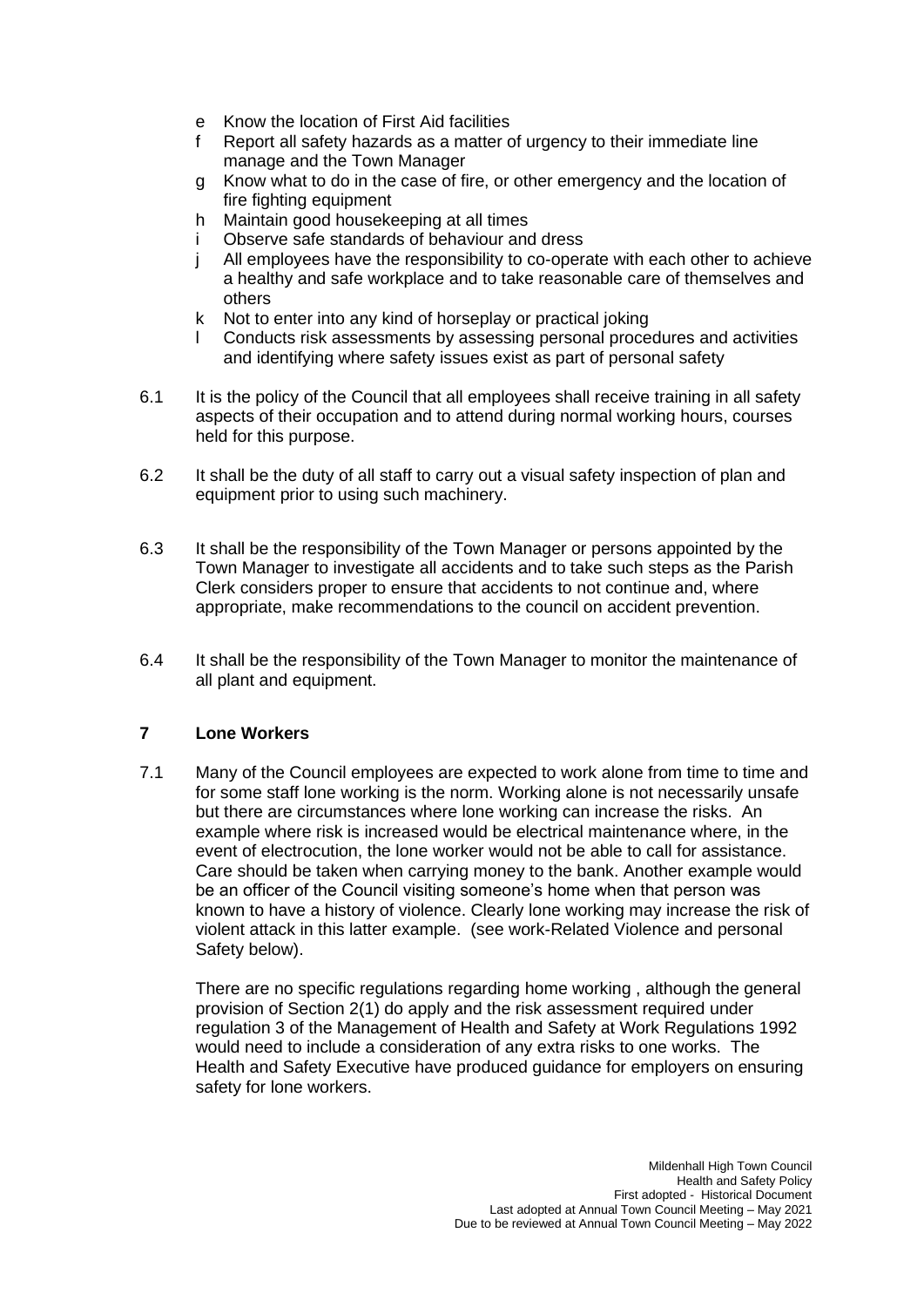The Council recognises that there may be increased risks to staff who are required to work alone. The implementation of this policy should help to reduce these risks.

- 7.2 The Town Manager has a key role to play in ensuring that risks to lone workers are minimised by
	- Ensuring that the additional risks to lone workers are taken into account in risk assessments for lone workers
	- In situations where out-of-hours lone working is expected, the Town Manager will arrange for a procedure to be developed which gives detailed instructions of the actions that should be taken when dealing with out-of-hours workers from this Council
	- Ensure that a log is kept of persons known to be working alone in circumstances where they face increased risks. This may take the form of a book, board or other suitable means of recording information. The information to be recorded might include name, working location or destination, contact phone number (or mobile number), time of departure time of return. Details should also be kept of any special instructions such as any checks to be made on the lone worker (e.g. by phoning them) or frequency of call-ins to be made by the lone worker to the Council office.
	- In the event of being notified that a lone working is overdue, will take reasonable steps to determine the reason. Steps may include sending other staff to investigate, contacting the missing persons home number (but do not alarm relatives) or notifying the police, as appropriate.
	- Ensure that staff are aware of the existence of the scheme for recording, reporting and sharing information.
- 7.3 The Lone Worker will record details of their lone working spells in the log

Will telephone the office at pre-arranged times (if any) and if they expect to exceed their expected time of return (recorded in the log)

Will ensure that they carry the mobile telephone provided by the Council

Will take reasonable care not to put themselves at undue risk. Where employees feel that they would be at particular risk unless additional precautions are taken, then they should discuss this with the Town Manager.

In the event of an accident, Town Council employees will complete an accident report form.

- 8 Work Related Violence
- Mildenhall High Town Council 8.1 Work-related violence can be defined as "an incident in which an employee is abused, threatened or assaulted in circumstances relating to their work" and will normally only apply where the aggressor is a non-employee (Mildenhall High Town Council grievance and disciplinary procedures apply, as appropriate, to incidents between employees, or where an employee is the aggressor against a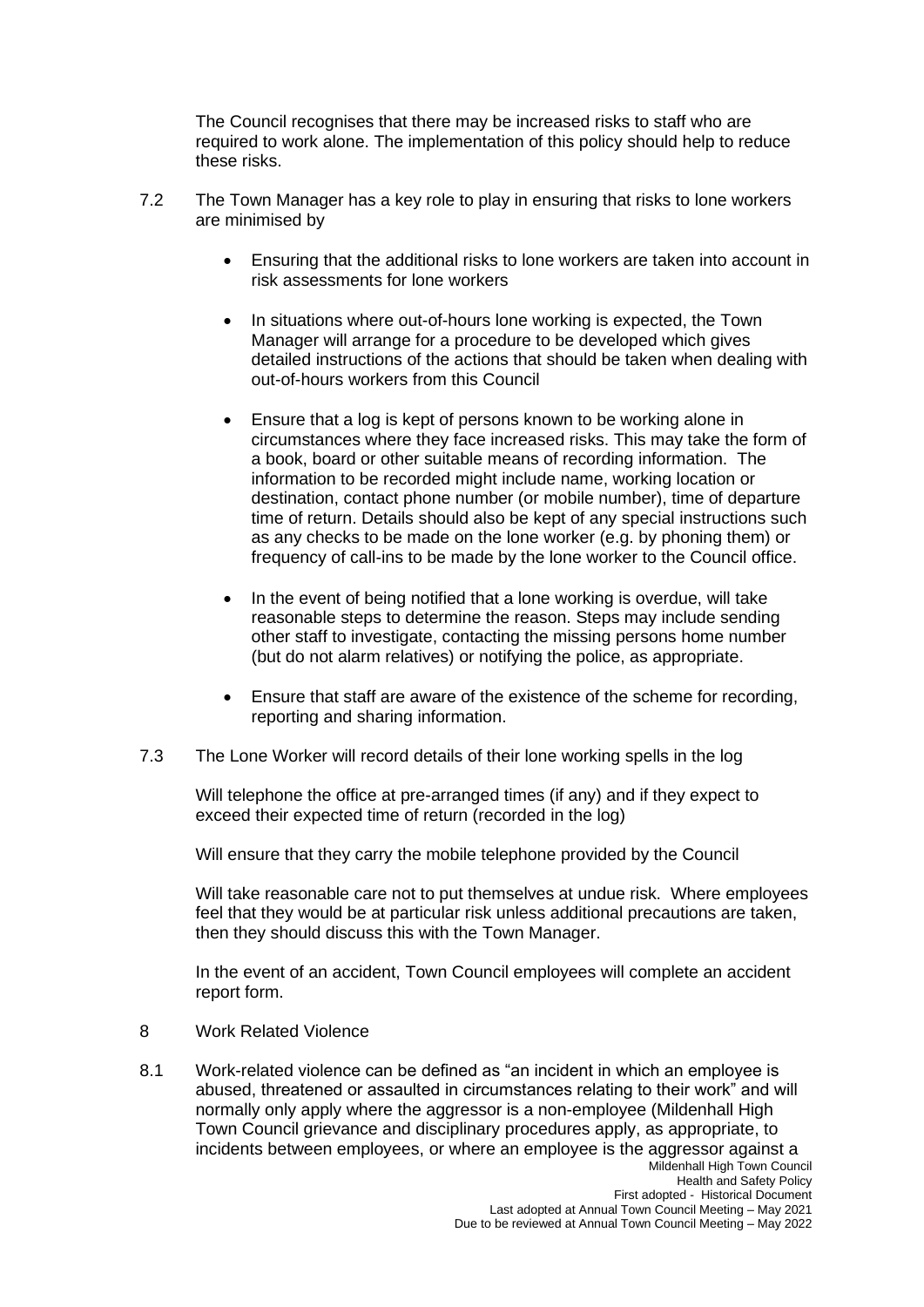non-employee). Work-related violence can be physical or non-physical. Basic examples of each include:

| Physical                               | Non-physical                                |
|----------------------------------------|---------------------------------------------|
| Physical assault<br>a.                 | threats and threatening gestures<br>f.      |
| b. Pushing and shoving                 | abusive phone calls, letters, e-mails<br>g. |
| Damage to personal property<br>C.      | verbal abuse<br>h.                          |
| d. Kicking, biting, punching, spitting | bullying / harassment                       |
| Unwanted physical contact<br>$e_{1}$   | insults, innuendo, ridicule, sarcasm        |

All work-related violence incidents must be report to the Town Manager, who must ensure that they are investigated and acted upon by considering whether there are procedural changes that can be introduced that would reduce the risk of work-related violence. Examples include eliminating lone workers by doubling up, increasing staff levels at high risk times, allocating known "difficult" customers to more experienced staff.

#### **9 General Arrangements**

#### 9.1 First Aid

A first aid box is located in the works Building, Recreation Ground Road. The Head Groundsman is responsible for carrying out periodical checks to ensure the contents are adequately maintained.

9.2 First aid boxes are also located at the Jubilee Centre. The following members of staff are responsible for carrying out periodical checks to ensure the contents are adequately maintained.

Mildenhall High Town Council offices – Town Manager Jubilee Centre Centre and Grounds Hut – Head Keeper

#### **10 Accidents, Injuries and Dangerous Occurrences**

- 10.1 It shall be the responsibility of the Town Manager to record all incidents in the Accident Book and to report notifiable Injuries, Diseases and other Dangerous Occurrences to the Health & Safety Executive on the appropriate form F2508 or F2508A.
- 10.2 Accident Books are located in the Town Council Office, The Pavilion, Recreation Way, Mildenhall and Jubilee Centre, Recreation Way, Mildenhall.

#### **11 Fire Safety**

All employees have a duty to take steps to ensure they do not place themselves or others at risk of harm by assisting in identifying fire hazards as they emerge and reducing all fire risks by working in accordance with approved safe practices.